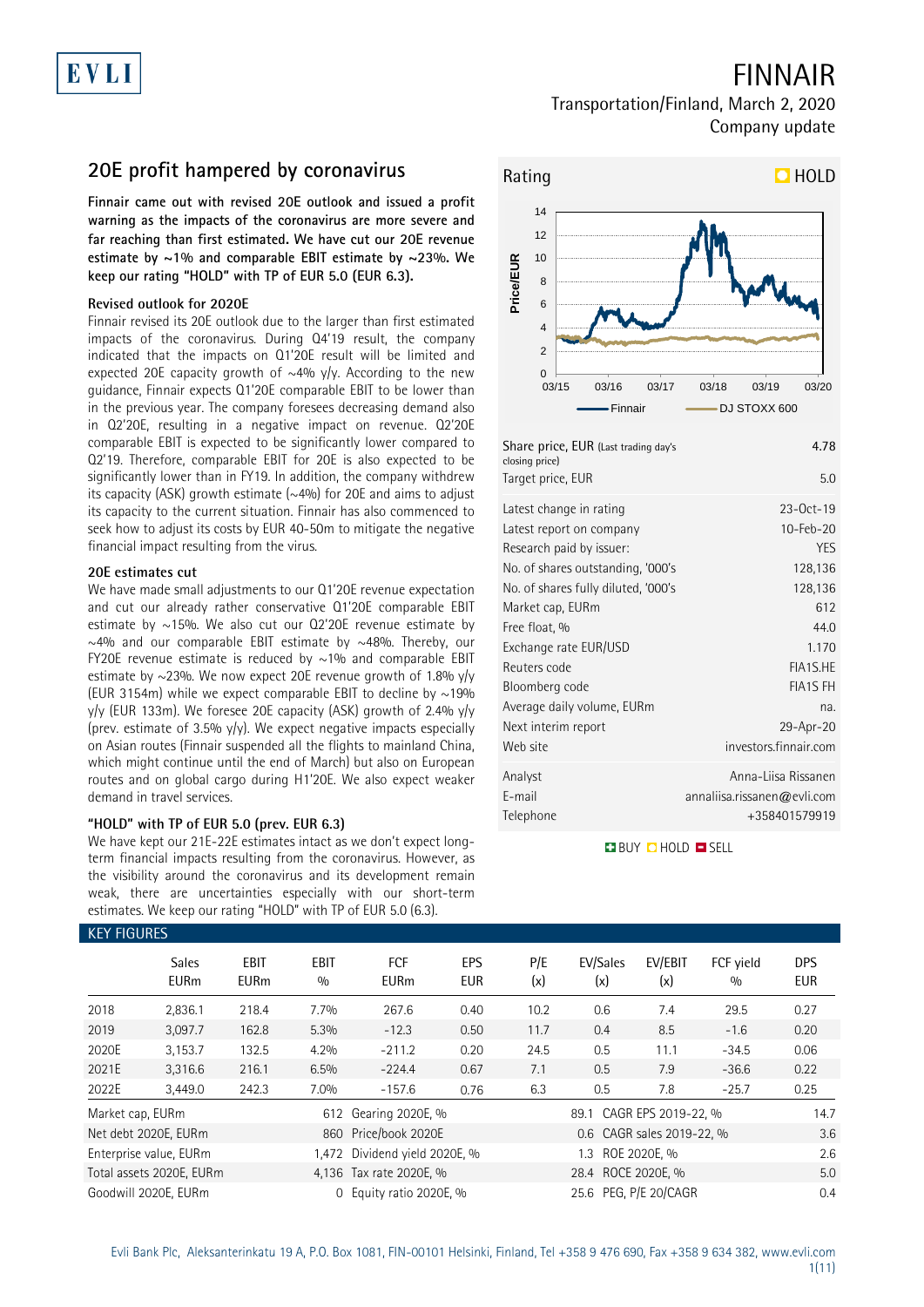# EVLI EQUITY RESEARCH **FINNAIR**

### Transportation/Finland, March 2, 2020 Company update

### **Estimates**

| <b>FINNAIR</b>             | 2017       | 2018        | 2019              | 2019        | 2019       | 2019           | 2019        | 2020E           | 2020E      | 2020E                            | 2020E          | 2020E             | 2021E             | 2022E       |
|----------------------------|------------|-------------|-------------------|-------------|------------|----------------|-------------|-----------------|------------|----------------------------------|----------------|-------------------|-------------------|-------------|
| <b>EURm</b>                | FY         | FY          | Q <sub>1</sub>    | $_{02}$     | Q3         | 04             | FY          | Q <sub>1</sub>  | 02         | Q <sub>3</sub>                   | Q <sub>4</sub> | $\mathsf{F}$      | $\mathsf{F}$      | $_{\rm FY}$ |
| Passengers (thousands)     | 11905      | 13281       | 3148              | 3910        | 4088       | 3504           | 14650       | 3222            | 3906       | 4239                             | 3633           | 15000             | 15705             | 1625        |
| v/v change                 | 10 %       | 12%         | 4.9h              | 1.3%        | 12 %       | 1196           | 10 %        | 296             | 0%         | 4%                               | 4%             | 296               | 5%                | 4%          |
| ASK (mkm)                  | 36922      | 42 38 6     | 10 670            | 12 308      | 12 624     | 11 587         | 47 190      | 10 9 20         | 12 2 9 5   | 13 091                           | 12 016         | 48 3 22           | 50 590            | 52 361      |
| v/v change                 | 9%         | 15%         | 10 %              | 15 %        | 10 %       | 1196           | 1196        | 296             | 0%         | 4%                               | 4 %            | 296               | 5 %               | 4%          |
| RPK (mkm)                  | 30 749     | 34 660      | 8 3 5 6           | 10 152      | 10879      | 9 1 5 1        | 38 538      | 8 5 4 7         | 10 142     | 11 283                           | 9 4 9 0        | 39 463            | 41 324            | 42 777      |
| v/v change                 | 14 %       | 13 %        | 4 %               | 15 %        | 12.96      | 14 %           | 1196        | 296             | 0%         | 4%                               | 4%             | 296               | 5%                | 4%          |
| Load factor (RPK/ASK), PLF | 83.3 %     | 81.8%       | 78.3%             | 82.5%       | 86.2%      | 79.0%          | 81.7%       | 78 %            | 82 %       | 86 %                             | 79 %           | 82%               | 82 %              | 82 %        |
| v/v change                 | $3.5% - p$ | $-1.5% - p$ | $-4.6% - p$       | $-0.1% - p$ | $1.7% - p$ | $2.1% - p$     | $-0.1% - p$ | $0.0% - D$      | $0.0% - p$ | $0.0% - D$                       | $0.0% - D$     | $0.0% - L$        | $0.0% - D$        | $0.0% - 1$  |
| Total revenue              | 2569       | 2835        | 668.3             | 789         | 865        | 775            | 3098        | 679             | 787        | 896                              | 791            | 3154              | 3317              | 3449        |
| YoY change                 | 11%        | 10%         | 5%                | 10%         | 8%         | 13%            | 9%          | 2 <sub>96</sub> | 0%         | 4 %                              | 296            | 296               | 5%                | 4%          |
| Other income               | 77         | 74          | 15                | 13          | 13         | 15             | 56          | 16              | 12         | 14                               | 15             | 57                | 68                | 68          |
| <b>Staff</b> costs         | $-423$     | $-500$      | $-130$            | $-137$      | $-132$     | $-136$         | $-535$      | $-132$          | $-138$     | $-136$                           | $-140$         | $-546$            | $-564$            | $-584$      |
| v/v change                 | 17%        | 18 %        | 5 %               | 3 %         | 6 %        | 14 %           | 7%          | 196             | 196        | 3.96                             | 3 %            | 296               | 3%                | 3%          |
| % of revenue               | 16%        | 18%         | 19.9 <sub>h</sub> | 17%         | 15%        | 18 %           | 17%         | 19%             | 18 %       | 15 %                             | 18%            | 17.9 <sub>h</sub> | 17.9 <sub>h</sub> | 17.96       |
| Fuel                       | $-472$     | $-581$      | $-145$            | $-181$      | $-190$     | $-171$         | $-687$      | $-153$          | $-177$     | $-193$                           | $-170$         | $-693$            | $-699$            | $-705$      |
| v/v change                 | $-4.96$    | 23 %        | 14 %              | 24 %        | 17%        | 18 %           | 18 %        | 5 %             | $-2.96$    | 296                              | $-1.96$        | 196               | 196               | 196         |
| % of revenue               | 18 %       | 20%         | 22 %              | 23%         | 22 %       | 22 %           | 22 %        | 22 %            | 22 %       | 22 %                             | 21%            | 22 %              | 21.9 <sub>h</sub> | 20 %        |
| Other OPEX                 | $-1314$    | $-1330$     | $-348$            | -359        | $-375$     | $-362$         | $-1444$     | $-363$          | $-374$     | $-392$                           | $-374$         | $-1504$           | $-1559$           | $-1630$     |
| v/v change                 | 4 %        | 1%          | 8 %               | 10%         | 8 %        | 9%             | 9%          | 4.96            | 4%         | 5 %                              | 3%             | 4%                | 4%                | 5 %         |
| % of revenue               | 51 %       | 47%         | 52 %              | 45 %        | 43 %       | 47 %           | 47%         | 54 %            | 47%        | 44 %                             | 47 %           | 48 %              | 47%               | 47 %        |
| Comparable EBITDA          | 300        | 501         | 60                | 126         | 182        | 121            | 488         | 47              | 111        | 188                              | 122            | 468               | 562               | 598         |
| Depreciation               | $-129$     | $-294$      | $-76$             | $-79$       | $-81$      | $-90$          | $-325$      | $-78$           | $-82$      | $-84$                            | $-92$          | $-336$            | $-346$            | $-356$      |
| Comparable EBIT            | 171        | 218         | $-16$             | 47          | 101        | 31             | 163         | $-30$           | 29         | 104                              | 30             | 133               | 216               | 242         |
| Comp. EBIT-%               | 6.6%       | 7.7%        | $-2.4%$           | 5.9%        | 11.6%      | 4.0%           | 5.3%        | $-4.5%$         | 3.7%       | 11.7%                            | 3.8%           | 4.2%              | 6.5%              | 7.0%        |
| IAC & fair value changes   | 54         | 49          | $-2$              |             | $-6$       | $\overline{4}$ | $-3$        | $\mathbf{0}$    | $\Omega$   | $\Omega$                         |                |                   |                   |             |
| <b>EBIT</b>                | 225        | 256         | $-18$             | 48          | 95         | 35             | 160         | $-30$           | 29         | 104                              | 30             | 133               | 216               | 242         |
|                            |            |             |                   |             |            |                |             |                 |            | Sources: Finnair, Evli estimates |                |                   |                   |             |



### **Fuel price**

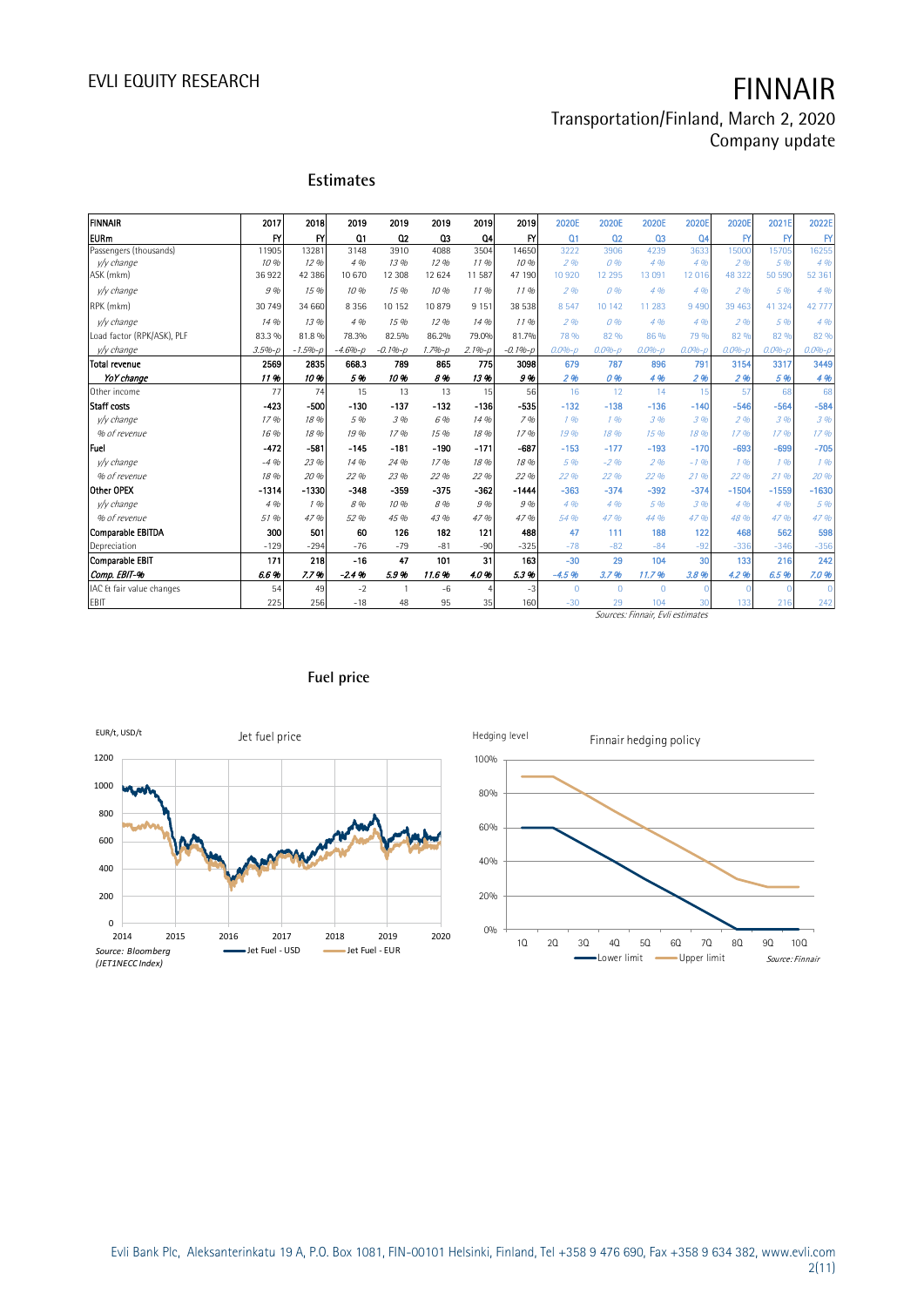# EVLI EQUITY RESEARCH **FINNAIR**

### Transportation/Finland, March 2, 2020 Company update

### **Valuation**

|                                                        |                         | Valuation    |                                     |              |               |               |               |               |               |              |               |              |              |
|--------------------------------------------------------|-------------------------|--------------|-------------------------------------|--------------|---------------|---------------|---------------|---------------|---------------|--------------|---------------|--------------|--------------|
|                                                        |                         |              |                                     |              |               |               |               |               |               |              |               |              |              |
|                                                        |                         |              |                                     |              |               |               |               |               |               |              |               |              |              |
| <b>FINNAIR PEER GROUP</b>                              | <b>MCAP</b><br>local FX | 19           | EV/EBITDA EV/EBITDA EV/EBITDA<br>20 | 21           | EV/EBIT<br>19 | EV/EBIT<br>20 | EV/EBIT<br>21 | P/E<br>19     | P/E<br>20     | P/E<br>21    | P/B<br>19     | P/B<br>20    | P/B<br>21    |
| <b>Primary European peers</b>                          |                         |              |                                     |              |               |               |               |               |               |              |               |              |              |
| SAS AB                                                 | 3830                    | 6.9x         | 3.4x                                | 3.0x         | 18.7x         | 13.3x         | 8.7x          | 6.4x          | 7.7x          | 3.0x         | 0.8x          | 0.8x         | 0.6x         |
| International Consolidated Airlines Group              | 9370                    | 4.1x         | 3.2x                                | 2.8x         | 6.8x          | 5.1x          | 4.5x          | 4.7x          | 4.7x          | 4.3x         | 1.6x          | 1.3x         | 1.1x         |
| Air France-KLM SA                                      | 2953                    | 2.6x         | 2.3x                                | 2.0x         | 9.6x          | 7.8x          | 6.2x          | 7.3x          | 4.8x          | 3.6x         | 1.3x          |              | 0.9x         |
| Deutsche Lufthansa AG                                  | 5590                    | 3.0x         | 2.3x                                | 2.1x         | 6.7x          | 5.1x          | 4.2x          | 4.3x          | 3.7x          | 3.0x         | 0.6x          | 1.1x<br>0.5x | 0.4x         |
| Norwegian Air Shuttle ASA                              | 3097                    | 8.5x         | 7.2x                                | 6.0x         | 72.7x         | 27.1x         | 16.2x         |               |               | 4.2x         | 0.6x          | 0.7x         | 0.6x         |
|                                                        |                         |              |                                     |              |               |               |               |               |               |              |               |              |              |
| Other European peers<br>Aegean Airlines SA             |                         |              |                                     |              |               |               |               |               |               |              |               |              |              |
|                                                        | 450<br>4356             | 2.1x<br>6.2x | 1.1x<br>4.6x                        |              | 2.9x<br>12.8x | 1.7x<br>9.0x  | 7.8x          | 6.3x<br>12.5x | 6.5x<br>10.3x | 5.7x<br>9.1x | 1.5x<br>1.4x  | 1.4x<br>1.3x | 1.3x<br>1.2x |
| easyJet plc                                            | 13427                   | 8.7x         | 5.9x                                | 4.2x<br>5.3x | 14.1x         | 8.9x          | 8.1x          | 13.2x         | 10.0x         | 9.2x         | 2.3x          | 1.9x         | 1.6x         |
| Ryanair Holdings Plc                                   |                         |              |                                     |              |               |               |               |               |               |              |               |              |              |
| Wizz Air Holdings Plc                                  | 2491                    | 4.2x         | 2.9x                                | 2.3x         | 8.1x          | 5.3x          | 4.2x          | 14.1x         | 11.0x         | 9.3x         | 2.5x          | 2.0x         | 1.6x         |
| North American peers                                   |                         |              |                                     |              |               |               |               |               |               |              |               |              |              |
| American Airlines Group, Inc.<br>Delta Air Lines, Inc. | 8116<br>29528           | 6.5x<br>5.0x | 5.7x<br>4.2x                        | 4.9x         | 10.2x<br>7.1x | 9.4x<br>6.1x  | 8.1x<br>5.8x  | 3.9x<br>6.4x  | 3.7x<br>6.2x  | 3.3x<br>5.8x | 12.6x<br>2.0x | 3.9x<br>1.6x | 1.9x<br>1.3x |
|                                                        |                         |              |                                     | 4.0x         |               |               |               |               |               |              |               |              |              |
| JetBlue Airways Corporation                            | 4453                    | 5.0x         | 3.7x                                | 3.5x         | 8.2x          | 5.7x          | 5.5x          | 8.4x          | 6.3x          | 5.6x         | 0.9x          | 0.8x         | 0.7x         |
| Southwest Airlines Co.                                 | 23894                   | 6.6x         | 5.4x                                | 4.9x         | 9.4x          | 7.7x          | 6.8x          | 10.9x         | 10.1x         | 8.5x         | 2.1x          | 1.9x         | 1.7x         |
| Spirit Airlines, Inc.                                  | 1948                    | 6.0x<br>4.1x | 4.8x                                | 4.1x<br>2.8x | 8.6x          | 6.8x<br>7.8x  | 5.9x<br>6.2x  | 5.6x<br>5.5x  | 5.0x<br>4.7x  | 4.6x<br>3.6x | 0.9x<br>0.8x  | 0.8x         | 0.7x         |
| Primary European peers median<br>Finnair (Evli est)*   |                         | 2.8x         | 3.2x<br>3.1x                        | 3.0x         | 9.6x<br>8.5x  | 11.1x         | 7.9x          | 11.7x         | 24.4x         | 7.1x         | 0.8x          | 0.8x<br>0.6x | 0.6x<br>0.6x |
| Finnair discount/premium to primary peer group median* |                         | $-3196$      | $-1.96$                             | 796          | $-12.96$      | 42 %          | 28 %          | 111 %         | 418 %         | 99 %         | 296           | $-16.96$     | $-7.96$      |
|                                                        |                         |              |                                     |              |               |               |               |               |               |              |               |              |              |
|                                                        |                         | Div yield    | Div yield                           | Div yield    | EBIT-%        | EBIT-%        | EBIT-%        | ROCE-%        | ROCE-%        | ROCE-%       | $ROE-0$       | ROE-%        | $ROE-0$      |
| <b>FINNAIR PEER GROUP</b>                              | Ticker                  | 19           | 20                                  | 21           | 19            | 20            | 21            | 19            | 20            | 21           | 19            | 20           | 21           |
| <b>Primary European peers</b>                          |                         |              |                                     |              |               |               |               |               |               |              |               |              |              |
| SAS AB                                                 | SAS-SE                  | 0.0%         | $0.0\%$                             | 0.0%         | 2.4%          | 3.6%          | 5.3%          | 4.3%          | 6.2%          | 8.9%         | 12.0%         | 9.8%         | 20.1%        |
| International Consolidated Airlines Group              | IAG-GB                  | 5.6%         | 5.7%                                | 6.2%         | 12.4%         | 13.4%         | 14.0%         | 14.3%         | 15.5%         | 15.7%        | 33.8%         | 28.0%        | 25.3%        |
| Air France-KLM SA                                      | AF-FR                   | 0.4%         | 0.6%                                | 0.9%         | 4.2%          | 4.5%          | 5.4%          | 6.3%          | 7.3%          | 8.3%         | 18.1%         | 23.2%        | 24.0%        |
| Deutsche Lufthansa AG                                  | LHA-DE                  | 6.3%         | 6.9%                                | 8.3%         | 5.6%          | 5.9%          | 6.9%          | 8.6%          | 8.8%          | 10.1%        | 13.3%         | 13.8%        | 14.9%        |
| Norwegian Air Shuttle ASA                              | NAS-NO                  | 0.0%         | $0.0\%$                             | $0.0\%$      | 2.0%          | 5.6%          | 8.9%          | 1.3%          | 3.3%          | 5.4%         | $-50.4%$      | $-9.0%$      | 15.1%        |
| Other European peers                                   |                         |              |                                     |              |               |               |               |               |               |              |               |              |              |
| Aegean Airlines SA                                     | AEGN-GR                 | 8.6%         | 9.2%                                | 9.8%         | 8.6%          | 8.7%          | 9.5%          | 11.1%         | 11.6%         | 12.7%        | 24.1%         | 21.5%        | 22.3%        |
| easyJet plc                                            | EZJ-GB                  | 4.0%         | 4.8%                                | 5.4%         | 7.3%          | 8.1%          | 8.7%          | 8.6%          | 9.4%          | 9.9%         | 11.5%         | 13.0%        | 13.5%        |
| Ryanair Holdings Plc                                   | RY4C-IE                 | 0.2%         | 0.3%                                | 0.5%         | 13.5%         | 16.8%         | 16.4%         | 11.9%         | 14.6%         | 14.4%        | 17.9%         | 19.3%        | 17.6%        |
| Wizz Air Holdings Plc                                  | WIZZ-GB                 | $0.0\%$      | $0.0\%$                             | $0.0\%$      | 14.9%         | 16.4%         | 16.6%         | 12.4%         | 13.7%         | 13.8%        | 17.9%         | 18.2%        | 16.8%        |
| North American peers                                   |                         |              |                                     |              |               |               |               |               |               |              |               |              |              |
| American Airlines Group, Inc.                          | AAL-US                  | $2.1\%$      | 2.2%                                | 2.2%         | $8.1\%$       | 7.3%          | 7.5%          | 8.9%          | 8.1%          | 8.5%         | 323.0%        | 103.9%       | 58.0%        |
| Delta Air Lines, Inc.                                  | DAL-US                  | 3.2%         | 3.5%                                | 3.9%         | 14.1%         | 13.1%         | 13.0%         | 14.9%         | 13.8%         | 13.6%        | 31.2%         | 25.8%        | 23.3%        |
| JetBlue Airways Corporation                            | JBLU-US                 | $0.0\%$      | $0.0\%$                             | $0.0\%$      | 10.0%         | 11.8%         | 11.8%         | 9.5%          | 10.7%         | 10.4%        | 10.6%         | 12.2%        | 11.9%        |
| Southwest Airlines Co.                                 | LUV-US                  | 1.5%         | 1.6%                                | 1.7%         | 13.3%         | 13.1%         | 13.8%         | 17.9%         | 17.6%         | 19.1%        | 19.5%         | 18.8%        | 19.6%        |
| Spirit Airlines, Inc.                                  | SAVE-US                 | 0.0%         | $0.0\%$                             | $0.0\%$      | 13.6%         | 12.9%         | 12.4%         | 8.8%          | 5.8%          | 4.6%         | 16.0%         | 15.2%        | 14.1%        |
| Primary European peers median                          |                         | 0.4%         | 0.6%                                | 0.9%         | 4.2%          | 5.6%          | 6.9%          | 6.3%          | 7.3%          | 8.9%         | 13.3%         | 13.8%        | 20.1%        |
| Finnair (Evli est)*                                    | FIA1S-FI                | 3.4%         | 1.3%                                | 4.6%         | 5.3%          | 4.2%          | 6.5%          | 6.2%          | 5.0%          | 7.3%         | 6.9%          | 2.6%         | 8.6%         |
|                                                        |                         |              |                                     |              |               |               |               |               |               |              |               |              |              |

Source: Factset, Evli Research Note: Our model treats Finnair's EUR 200m hybrid bond as 100% equity. Our estimates exclude IAC and fair value changes, but include hybrid interest.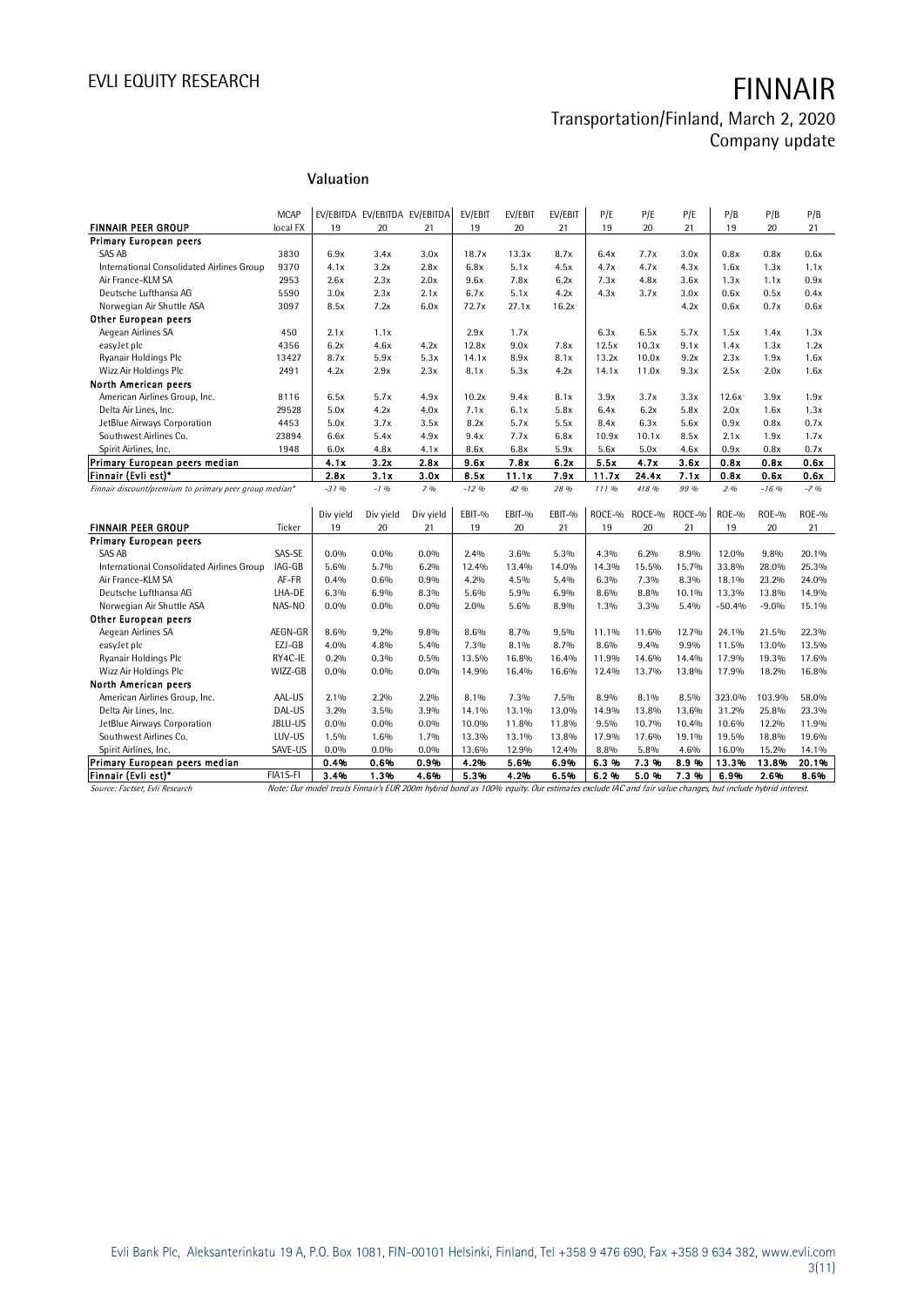| <b>INTERIM FIGURES</b>               |         |        |         |        |         |         |         |         |         |         |         |          |
|--------------------------------------|---------|--------|---------|--------|---------|---------|---------|---------|---------|---------|---------|----------|
| EVLI ESTIMATES, EURm                 | 201901  | 201902 | 201903  | 201904 | 2019    | 2020Q1E | 2020Q2E | 2020Q3E | 2020Q4E | 2020E   | 2021E   | 2022E    |
| Net sales                            | 668.3   | 789.1  | 865.4   | 774.9  | 3.097.7 | 678.9   | 787.5   | 895.9   | 791.4   | 3,153.7 | 3,316.6 | 3,449.0  |
| EBITDA                               | 60.2    | 125.6  | 181.8   | 120.7  | 488.2   | 47.1    | 110.7   | 188.4   | 121.7   | 468.0   | 564.6   | 598.6    |
| EBITDA margin (%)                    | 9.0     | 15.9   | 21.0    | 15.6   | 15.8    | 6.9     | 14.1    | 21.0    | 15.4    | 14.8    | 17.0    | 17.4     |
| <b>FBIT</b>                          | $-15.8$ | 46.9   | 100.6   | 31.2   | 162.8   | $-30.4$ | 28.7    | 104.4   | 29.7    | 132.5   | 216.1   | 242.3    |
| EBIT margin (%)                      | $-2.4$  | 5.9    | 11.6    | 4.0    | 5.3     | $-4.5$  | 3.7     | 11.7    | 3.8     | 4.2     | 6.5     | 7.0      |
| Net financial items                  | $-31.0$ | $-8.8$ | $-22.9$ | $-4.3$ | $-67.0$ | $-20.0$ | $-20.0$ | $-20.0$ | $-20.0$ | $-80.0$ | $-92.6$ | $-104.6$ |
| Pre-tax profit                       | $-46.8$ | 38.1   | 77.7    | 26.9   | 95.8    | $-50.4$ | 8.7     | 84.4    | 9.7     | 52.5    | 123.5   | 137.8    |
| Tax                                  | 9.7     | $-7.8$ | $-14.4$ | $-5.9$ | $-18.4$ | 9.1     | $-5.9$  | $-16.5$ | $-1.6$  | $-14.9$ | $-24.7$ | $-27.6$  |
| Tax rate (%)                         | 20.7    | 20.5   | 18.5    | 21.9   | 19.2    | 18.1    | 67.4    | 19.5    | 16.4    | 28.4    | 20.0    | 20.0     |
| Net profit                           | $-40.3$ | 27.1   | 60.1    | 17.8   | 64.6    | $-44.4$ | $-0.3$  | 64.8    | 5.0     | 25.0    | 86.2    | 97.6     |
| EPS                                  | $-0.31$ | 0.21   | 0.47    | 0.14   | 0.50    | $-0.35$ | 0.00    | 0.51    | 0.04    | 0.20    | 0.67    | 0.76     |
| EPS adjusted (diluted no. of shares) | $-0.31$ | 0.21   | 0.47    | 0.14   | 0.50    | $-0.35$ | 0.00    | 0.51    | 0.04    | 0.20    | 0.67    | 0.76     |
| Dividend per share                   | 0.00    | 0.00   | 0.00    | 0.00   | 0.20    | 0.00    | 0.00    | 0.00    | 0.00    | 0.06    | 0.22    | 0.25     |
| SALES, EURm                          |         |        |         |        |         |         |         |         |         |         |         |          |
| Group total                          | 668.3   | 789.1  | 865.4   | 774.9  | 3,097.7 | 678.9   | 787.5   | 895.9   | 791.4   | 3,153.7 | 3,316.6 | 3,449.0  |
| Total                                | 668.3   | 789.1  | 865.4   | 774.9  | 3,097.7 | 678.9   | 787.5   | 895.9   | 791.4   | 3,153.7 | 3,316.6 | 3,449.0  |
| SALES GROWTH, Y/Y %                  |         |        |         |        |         |         |         |         |         |         |         |          |
| Group total                          | 4.2     | 9.9    | 7.2     | 15.7   | 9.2     | 1.6     | $-0.2$  | 3.5     | 2.1     | 1.8     | 5.2     | 4.0      |
| Total                                | 4.2     | 9.9    | 7.2     | 15.7   | 9.2     | 1.6     | $-0.2$  | 3.5     | 2.1     | 1.8     | 5.2     | $4.0$    |
| EBIT, EURm                           |         |        |         |        |         |         |         |         |         |         |         |          |
| Group total                          | $-15.8$ | 46.9   | 100.6   | 31.2   | 162.8   | $-30.4$ | 28.7    | 104.4   | 29.7    | 132.5   | 216.1   | 242.3    |
| Total                                | $-15.8$ | 46.9   | 100.6   | 31.2   | 162.8   | $-30.4$ | 28.7    | 104.4   | 29.7    | 132.5   | 216.1   | 242.3    |
| EBIT margin, %                       |         |        |         |        |         |         |         |         |         |         |         |          |
| Group total                          | $-2.4$  | 5.9    | 11.6    | 4.0    | 5.3     | $-4.5$  | 3.7     | 11.7    | 3.8     | 4.2     | 6.5     | 7.0      |
| Total                                | $-2.4$  | 5.9    | 11.6    | 4.0    | 5.3     | $-4.5$  | 3.7     | 11.7    | 3.8     | 4.2     | 6.5     | 7.0      |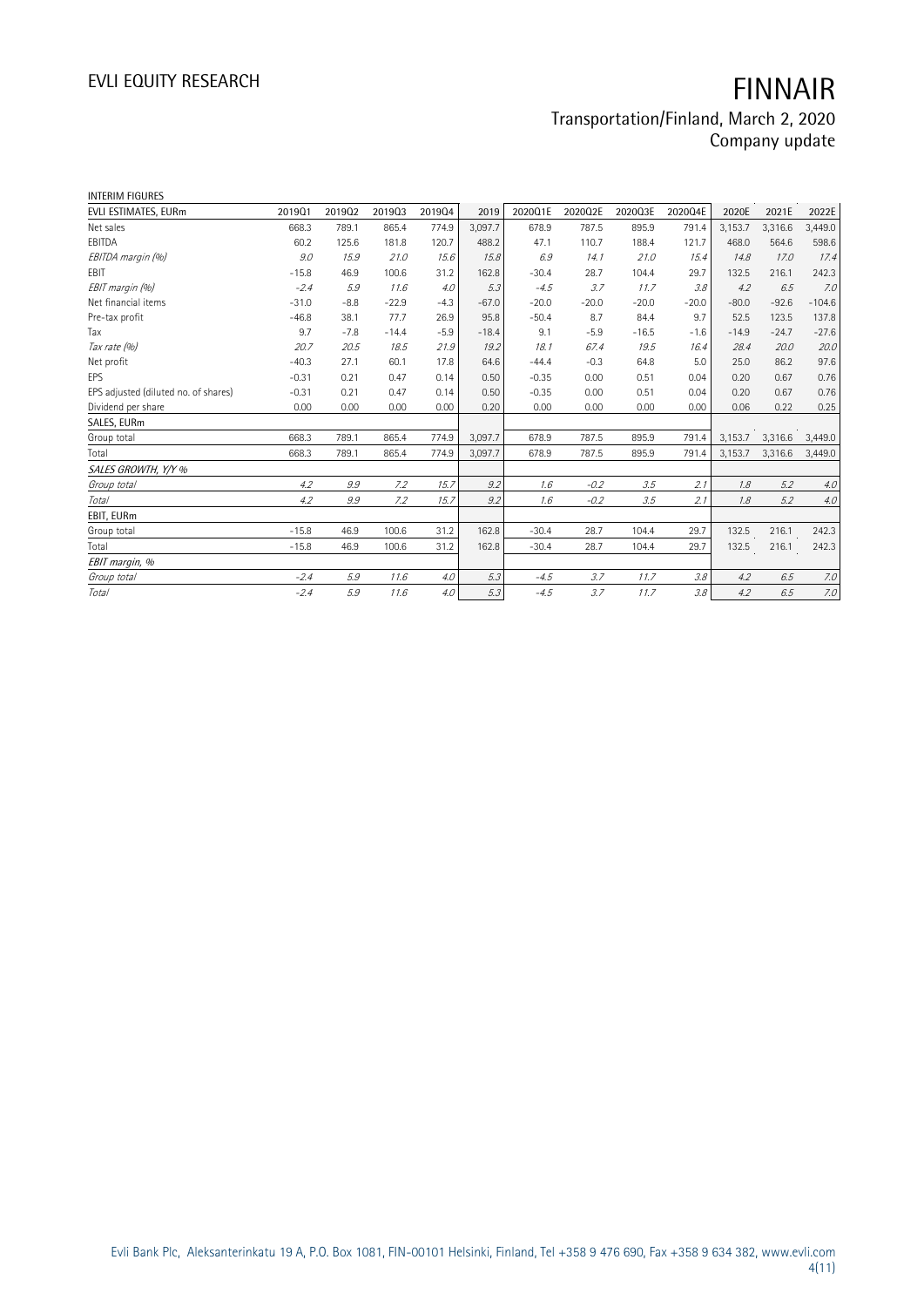| <b>INCOME STATEMENT, EURm</b>            | 2015           | 2016        | 2017                | 2018                | 2019        | 2020E               | 2021E               | 2022E               |
|------------------------------------------|----------------|-------------|---------------------|---------------------|-------------|---------------------|---------------------|---------------------|
| Sales                                    | 2,254.5        | 2,316.8     | 2,568.4             | 2,836.1             | 3,097.7     | 3,153.7             | 3,316.6             | 3,449.0             |
| Sales growth (%)                         | $-1.3$         | 2.8         | 10.9                | 10.4                | 9.2         | 1.8                 | 5.2                 | 4.0                 |
| EBITDA                                   | 131.8          | 161.0       | 299.6               | 512.6               | 488.2       | 468.0               | 564.6               | 598.6               |
| EBITDA margin (%)                        | 5.8            | 6.9         | 11.7                | 18.1                | 15.8        | 14.8                | 17.0                | 17.4                |
| Depreciation                             | $-108.1$       | $-105.8$    | $-129.2$            | $-294.2$            | $-325.4$    | $-335.5$            | $-348.5$            | $-356.2$            |
| EBITA                                    | 23.7           | 55.2        | 170.4               | 218.4               | 162.8       | 132.5               | 216.1               | 242.3               |
| Goodwill amortization / writedown        | 0.0            | 0.0         | 0.0                 | 0.0                 | 0.0         | 0.0                 | 0.0                 | 0.0                 |
| EBIT                                     | 23.7           | 55.2        | 170.4               | 218.4               | 162.8       | 132.5               | 216.1               | 242.3               |
| EBIT margin (%)                          | 1.1            | 2.4         | 6.6                 | 7.7                 | 5.3         | 4.2                 | 6.5                 | 7.0                 |
| <b>Reported EBIT</b>                     | 12.4           | 53.8        | 169.5               | 218.3               | 160.0       | 132.5               | 216.1               | 242.3               |
| EBIT margin (reported) (%)               | 0.6            | 2.3         | 6.6                 | 7.7                 | 5.2         | 4.2                 | 6.5                 | 7.0                 |
| Net financials                           | $-8.3$         | $-10.5$     | $-13.7$             | $-129.0$            | $-67.0$     | $-80.0$             | $-92.6$             | $-104.6$            |
| Pre-tax profit                           | 15.4           | 44.7        | 156.7               | 89.4                | 95.8        | 52.5                | 123.5               | 137.8               |
| Taxes                                    | $-3.1$         | $-8.9$      | $-31.3$             | $-25.6$             | $-18.4$     | $-14.9$             | $-24.7$             | $-27.6$             |
| Minority shares                          | 0.0            | 0.0         | 0.0                 | 0.0                 | 0.0         | 0.0                 | 0.0                 | 0.0                 |
| Net profit                               | $-17.8$        | 19.4        | 111.9               | 51.1                | 61.8        | 25.0                | 86.2                | 97.6                |
| Cash NRIs                                | $-11.3$        | $-1.4$      | $-0.9$              | $-0.1$              | $-2.8$      | 0.0                 | 0.0                 | 0.0                 |
| Non-cash NRIs                            | 0.0            | 0.0         | 0.0                 | 0.0                 | 0.0         | 0.0                 | 0.0                 | 0.0                 |
| <b>BALANCE SHEET, EURm</b>               |                |             |                     |                     |             |                     |                     |                     |
| Assets                                   |                |             |                     |                     |             |                     |                     |                     |
| Fixed assets                             | 957            | 1,189       | 1,446               | 1,547               | 1,751       | 1,982               | 2,247               | 2,465               |
| Goodwill                                 | $\mathbf{0}$   | 0           | $\mathbf 0$         | $\mathbf 0$         | $\mathbb O$ | $\mathbf 0$         | $\mathsf{O}\xspace$ | $\mathbf{0}$        |
| Right of use assets                      | $\mathbf 0$    | $\mathbf 0$ | $\mathsf{O}\xspace$ | 999                 | 878         | 883                 | 929                 | 966                 |
| Inventory                                | 12             | 15          | 17                  | 121                 | 80          | 82                  | 86                  | 89                  |
| Receivables                              | 364            | 512         | 460                 | 210                 | 217         | 220                 | 229                 | 236                 |
| Liquid funds                             | 708            | 814         | 965                 | 1,067               | 952         | 969                 | 1,019               | 1,060               |
| Total assets                             | 2,050          | 2,529       | 2,887               | 3,944               | 3,878       | 4,136               | 4,509               | 4,815               |
| Liabilities                              |                |             |                     |                     |             |                     |                     |                     |
| Shareholder's equity                     | 727            | 857         | 1,016               | 918                 | 966         | 966                 | 1,044               | 1,113               |
| Minority interest                        | $\mathbf 0$    | $\mathbf 0$ | $\mathsf{O}\xspace$ | $\mathsf{O}\xspace$ | $\mathbf 0$ | 0                   | $\mathbf 0$         | $\mathbf 0$         |
| Convertibles                             | $\mathbf{0}$   | $\mathbf 0$ | $\mathsf{O}\xspace$ | $\mathsf{O}\xspace$ | $\mathbf 0$ | $\mathsf{O}\xspace$ | $\mathbf 0$         | $\mathbf 0$         |
| Lease liabilities                        | $\mathbf 0$    | $\mathbf 0$ | $\mathsf{O}\xspace$ | 1,159               | 1,054       | 883                 | 929                 | 966                 |
| Deferred taxes                           | $\mathbf 0$    | 33          | 74                  | 48                  | 64          | 64                  | 64                  | 64                  |
| Interest bearing debt                    | 346            | 718         | 719                 | 615                 | 521         | 946                 | 1,183               | 1,373               |
| Non-interest bearing current liabilities | 682            | 519         | 566                 | 285                 | 243         | 247                 | 260                 | 271                 |
| Other interest-free debt                 | 201            | 339         | 428                 | 811                 | 873         | 873                 | 873                 | 873                 |
| Total liabilities                        | 2,050          | 2,529       | 2,887               | 3,944               | 3,878       | 4,136               | 4,509               | 4,815               |
| CASH FLOW, EURm                          |                |             |                     |                     |             |                     |                     |                     |
| + EBITDA                                 | 132            | 161         | 300                 | 513                 | 488         | 468                 | 565                 | 599                 |
| - Net financial items                    | -8             | $-10$       | $-14$               | $-129$              | $-67$       | $-80$               | $-93$               | $-105$              |
| - Taxes                                  | $\mathbf 0$    | 33          | $-1$                | $-52$               | $-2$        | $-15$               | $-25$               | $-28$               |
| - Increase in Net Working Capital        | 43             | 56          | 57                  | 50                  | $-7$        | $\mathbf 0$         | $\mathbf 0$         | $\mathbf 0$         |
| $+/-$ Other                              | $-2$           | $-19$       | 40                  | $\mathbf{1}$        | $-16$       | $-13$               | $-13$               | $-13$               |
| = Cash flow from operations              | 164            | 220         | 382                 | 383                 | 397         | 361                 | 435                 | 454                 |
| - Capex                                  | $-81$          | $-486$      | $-405$              | $-330$              | $-409$      | $-572$              | $-659$              | $-612$              |
| - Acquisitions                           | $\mathbf 0$    | $\mathbf 0$ | $\mathbb O$         | $\mathsf{O}\xspace$ | $\mathbf 0$ | $\mathsf{O}\xspace$ | $\mathbf 0$         | $\mathbf 0$         |
| + Divestments                            | 448            | 153         | 157                 | 214                 | $\mathbf 0$ | 0                   | $\mathbf 0$         | $\mathsf{O}\xspace$ |
| = Free cash flow                         | 531            | $-113$      | 134                 | 268                 | $-12$       | $-211$              | $-224$              | $-158$              |
| +/- New issues/buybacks                  | 231            | 110         | 60                  | $-110$              | 21          | $\mathsf{O}\xspace$ | $\mathbf 0$         | $\mathbf 0$         |
| - Paid dividend                          | $\overline{0}$ | $\mathbf 0$ | $-13$               | $-38$               | $-35$       | $-26$               | $-8$                | $-28$               |
| +/- Other                                | $-480$         | 108         | $-30$               | $-17$               | $-89$       | 254                 | 283                 | 227                 |
| Change in cash                           | 282            | 105         | 151                 | 103                 | $-116$      | 17                  | 50                  | 41                  |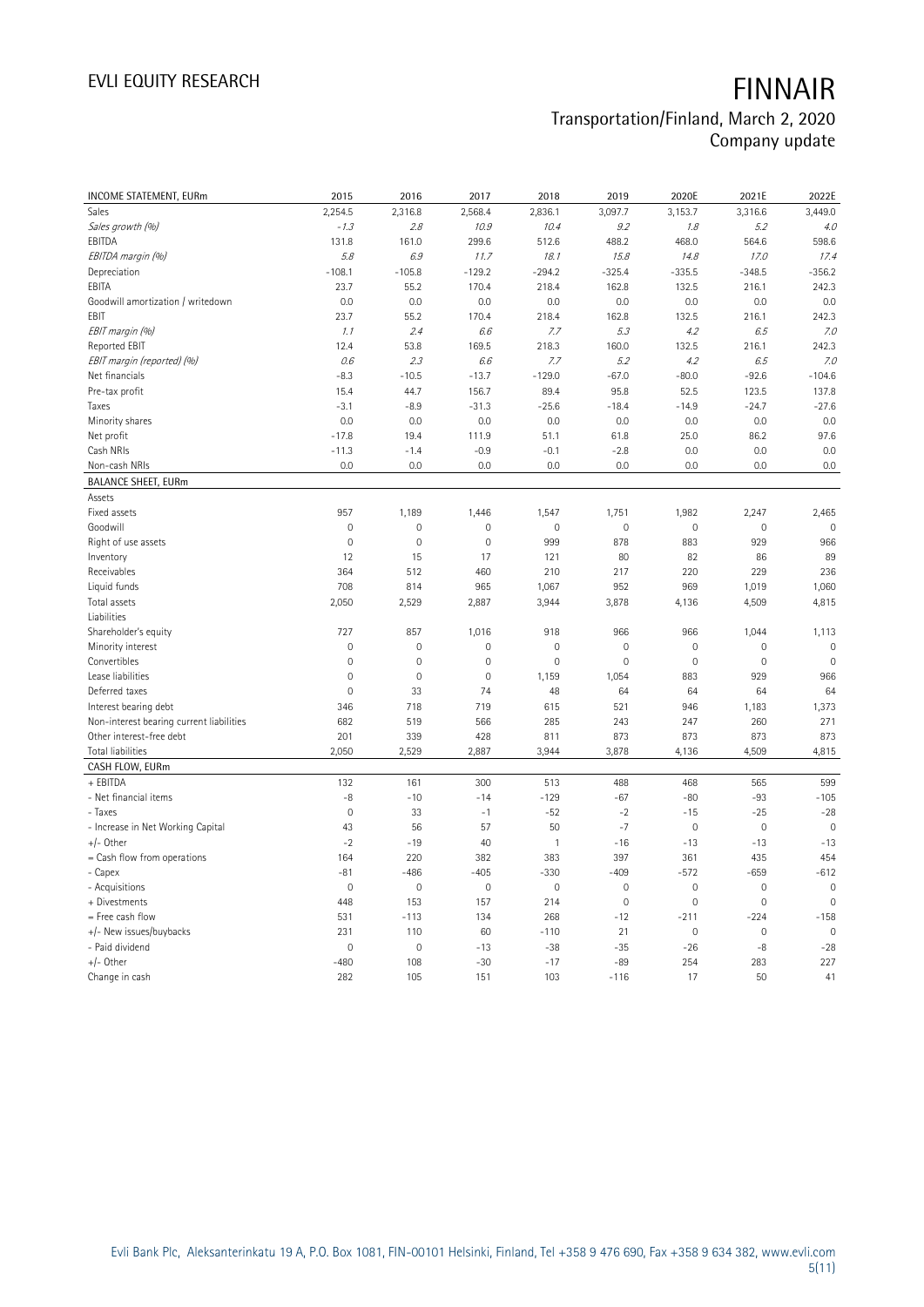| <b>KEY FIGURES</b>                                        | 2016            | 2017            | 2018         | 2019            | 2020E           | 2021E           | 2022E           |
|-----------------------------------------------------------|-----------------|-----------------|--------------|-----------------|-----------------|-----------------|-----------------|
| M-cap                                                     | 516             | 1,643           | 908          | 753             | 612             | 612             | 612             |
| Net debt (excl. convertibles)                             | $-96$           | $-246$          | 707          | 623             | 860             | 1,093           | 1,279           |
| Enterprise value                                          | 420             | 1,397           | 1,615        | 1,377           | 1,472           | 1,705           | 1,891           |
| Sales                                                     | 2,317           | 2,568           | 2,836        | 3,098           | 3,154           | 3,317           | 3,449           |
| EBITDA                                                    | 161             | 300             | 513          | 488             | 468             | 565             | 599             |
| EBIT                                                      | 55              | 170             | 218          | 163             | 133             | 216             | 242             |
| Pre-tax                                                   | 45              | 157             | 89           | 96              | 53              | 123             | 138             |
| Earnings                                                  | 21              | 113             | 51           | 65              | 25              | 86              | 98              |
| Equity book value (excl. minorities)                      | 857             | 1,016           | 918          | 966             | 966             | 1,044           | 1,113           |
| Valuation multiples                                       |                 |                 |              |                 |                 |                 |                 |
| EV/sales                                                  | 0.2             | 0.5             | 0.6          | 0.4             | 0.5             | 0.5             | 0.5             |
| EV/EBITDA                                                 | 2.6             | 4.7             | 3.2          | 2.8             | 3.1             | 3.0             | 3.2             |
| EV/EBITA                                                  | 7.6             | 8.2             | 7.4          | 8.5             | 11.1            | 7.9             | 7.8             |
| EV/EBIT                                                   | 7.6             | 8.2             | 7.4          | 8.5             | 11.1            | 7.9             | 7.8             |
| EV/OCF                                                    | 1.9             | 3.7             | 4.2          | 3.5             | 4.1             | 3.9             | 4.2             |
| EV/FCFF                                                   | $-1.5$          | 6.3             | 6.1          | 8.4             | $-104.3$        | 90.2            | 21.6            |
| P/FCFE                                                    | $-4.6$          | 12.2            | 3.4          | $-61.4$         | $-2.9$          | $-2.7$          | $-3.9$          |
| P/E                                                       | 24.9            | 14.6            | 10.2         | 11.7            | 24.5            | 7.1             | 6.3             |
| P/B                                                       | 0.6             | 1.6             | 1.0          | 0.8             | 0.6             | 0.6             | 0.6             |
| Target EV/EBITDA                                          | 0.0             | 0.0             | 0.0          | 0.0             | 3.2             | 3.1             | 3.2             |
| Target EV/EBIT                                            | 0.0             | 0.0             | 0.0          | 0.0             | 11.3            | 8.0             | 7.9             |
| Target EV/FCF                                             | $O.O$           | 0.0             | $O.O$        | O.O             | $-7.1$          | $-7.7$          | $-12.2$         |
| Target P/B                                                | $O.O$           | 0.0             | $0.0$        | 0.0             | 0.7             | 0.6             | 0.6             |
| Target P/E                                                | 0.0             | 0.0             | 0.0          | 0.0             | 25.6            | 7.4             | 6.6             |
| Per share measures                                        |                 |                 |              |                 |                 |                 |                 |
|                                                           |                 |                 |              |                 |                 |                 |                 |
|                                                           |                 |                 |              |                 |                 |                 |                 |
| Number of shares                                          | 128,136         | 128,136         | 128,136      | 128,136         | 128,136         | 128,136         | 128,136         |
| Number of shares (diluted)                                | 128,136         | 128,136         | 128,136      | 128,136         | 128,136         | 128,136         | 128,136         |
| EPS                                                       | 0.16            | 0.88            | 0.40         | 0.50            | 0.20            | 0.67            | 0.76            |
| Operating cash flow per share<br>Free cash flow per share | 1.71<br>$-0.88$ | 2.98<br>1.05    | 2.99<br>2.09 | 3.09<br>$-0.10$ | 2.81<br>$-1.65$ | 3.39<br>$-1.75$ | 3.54<br>$-1.23$ |
|                                                           | 6.69            | 7.93            |              | 7.54            | 7.54            | 8.14            | 8.68            |
| Book value per share                                      | 0.10            | 0.30            | 7.17<br>0.27 |                 |                 | 0.22            | 0.25            |
| Dividend per share                                        |                 |                 |              | 0.20            | 0.06            |                 |                 |
| Dividend payout ratio, %                                  | 61.7<br>2.5     | 34.1            | 68.6         | 39.7            | 33.0<br>1.3     | 33.0            | 33.0            |
| Dividend yield, %                                         | $-21.9$         | 2.3<br>8.2      | 3.9          | 4.2<br>$-1.6$   |                 | 4.6<br>$-36.6$  | 5.3             |
| FCF yield, %                                              |                 |                 | 29.5         |                 | $-34.5$         |                 | $-25.7$         |
| Efficiency measures                                       |                 |                 |              |                 |                 |                 |                 |
| ROE                                                       | 2.6             | 12.0            | 5.3          | 6.9             | 2.6             | 8.6             | 9.1             |
| <b>ROCE</b>                                               | 4.2             | 10.3            | 9.9          | 6.2             | 5.0             | 7.3             | 7.3             |
| Financial ratios                                          |                 |                 |              |                 |                 |                 |                 |
| Inventories as % of sales                                 | 0.6             | 0.7             | 4.3          | 2.6             | 2.6             | 2.6             | 2.6             |
| Receivables as % of sales                                 | 22.1            | 17.9            | 7.4          | 7.0             | 7.0             | 6.9             | 6.8             |
| Non-interest bearing liabilities as % of sales            | 22.4            | 22.0            | 10.1         | 7.8             | 7.8             | 7.8             | 7.8             |
| NWC/sales, %                                              | $-12.7$         | $-18.7$         | $-26.4$      | $-23.9$         | $-23.5$         | $-22.3$         | $-21.5$         |
| Operative CAPEX/sales, %                                  | 21.0            | 15.8            | 11.6         | 13.2            | 18.1            | 19.9            | 17.7            |
| CAPEX/sales (incl. acquisitions), %                       | 21.0            | 15.8            | 11.6         | 13.2            | 18.1            | 19.9            | 17.7            |
| FCFF/EBITDA                                               | $-1.8$          | 0.7             | 0.5          | 0.3             | 0.0             | 0.0             | 0.1             |
| Net debt/EBITDA, book-weighted                            | $-0.6$          | $-0.8$          | 1.4          | 1.3             | 1.8             | 1.9             | 2.1             |
| Debt/equity, market-weighted                              | 1.4             | 0.4             | 0.7          | 0.7             | 1.5             | 1.9             | 2.2             |
| Equity ratio, book-weighted<br>Gearing, %                 | 37.8<br>$-11.2$ | 39.1<br>$-24.2$ | 25.4<br>77.0 | 27.4<br>64.5    | 25.6<br>89.1    | 25.2<br>104.7   | 25.1<br>114.9   |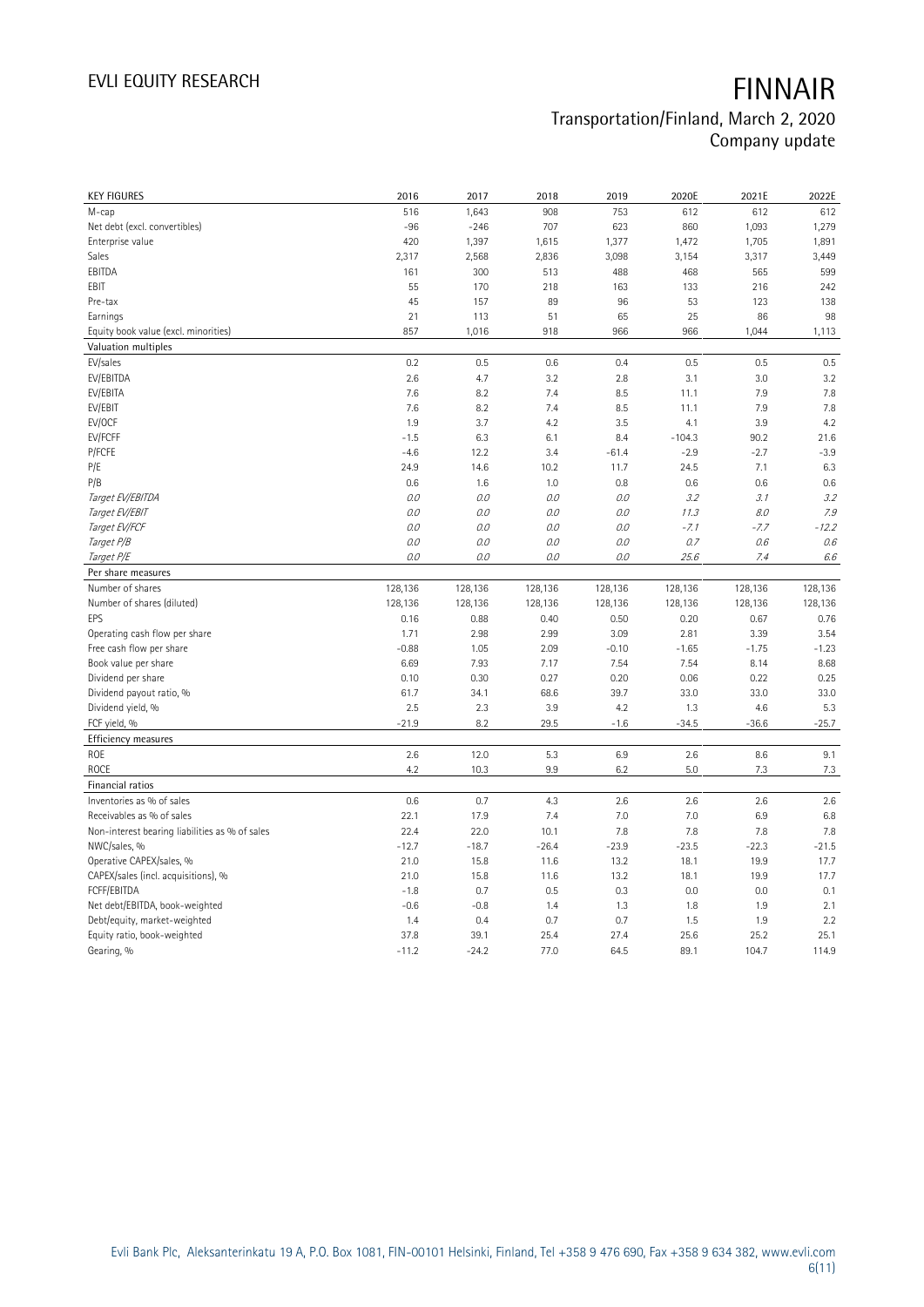COMPANY DESCRIPTION: Finnair is a network airline established in 1923. The company specializes in passenger and cargo traffic between Asia and Europe and it has over 100 destinations worldwide. The company has modern and eco-friendly fleet that consists of over 80 aircrafts.

INVESTMENT CASE: Finnair's investment case relies on growth and profitability improvement which stems from its competitive advantage of operating the transfer traffic between Europe and Asia due to its geographical position and operating a growing cost efficient and eco-friendly modern fleet.

| OWNERSHIP STRUCTURE                        | <b>SHARES</b> | <b>EURm</b> | 0/0   |
|--------------------------------------------|---------------|-------------|-------|
| Prime Minister's Office                    | 71,515,426    | 341.844     | 55.8% |
| The local Government Pensions Institution  | 5,750,875     | 27.489      | 4.5%  |
| Varma Mutual Pension Insurance Company     | 3,261,933     | 15.592      | 2.5%  |
| Ilmarinen Mutual Pension Insurance Company | 2,870,642     | 13.722      | 2.2%  |
| Tiiviste-Group Oy                          | 2,150,000     | 10.277      | 1.7%  |
| The State Pension Fund                     | 1,720,000     | 8.222       | 1.3%  |
| Oy Etra Invest Ab                          | 1,000,000     | 4.780       | 0.8%  |
| Elo Mutual Pension Insurance Company       | 832,652       | 3.980       | 0.6%  |
| Veritas Pension Insurance Company          | 777,656       | 3.717       | 0.6%  |
| Laakkonen Mikko Kalervo                    | 740,000       | 3.537       | 0.6%  |
| Ten largest                                | 90,619,184    | 433.160     | 71%   |
| Residual                                   | 37,516,931    | 179.331     | 29%   |
| Total                                      | 128, 136, 115 | 612.491     | 100%  |

| <b>EARNINGS CALENDAR</b> |           |  |
|--------------------------|-----------|--|
| April 29, 2020           | Q1 report |  |
| July 17, 2020            | Q2 report |  |
| October 28, 2020         | Q3 report |  |
|                          |           |  |
| OTHER EVENTS             |           |  |
| March 20, 2018           | AGM       |  |
|                          |           |  |
| COMPANY MISCELLANEOUS    |           |  |

| <b>LUIVIFAINT MIJLELLAINEUUJ</b> |                                            |
|----------------------------------|--------------------------------------------|
| CEO: Topi Manner                 | Tietotie 9, 01053 FINNAIR (VANTAA AIRPORT) |
| CFO: Mika Stirkkinen             | Tel: +358 9 818 2780                       |
| IIR: Erkka Salonen               |                                            |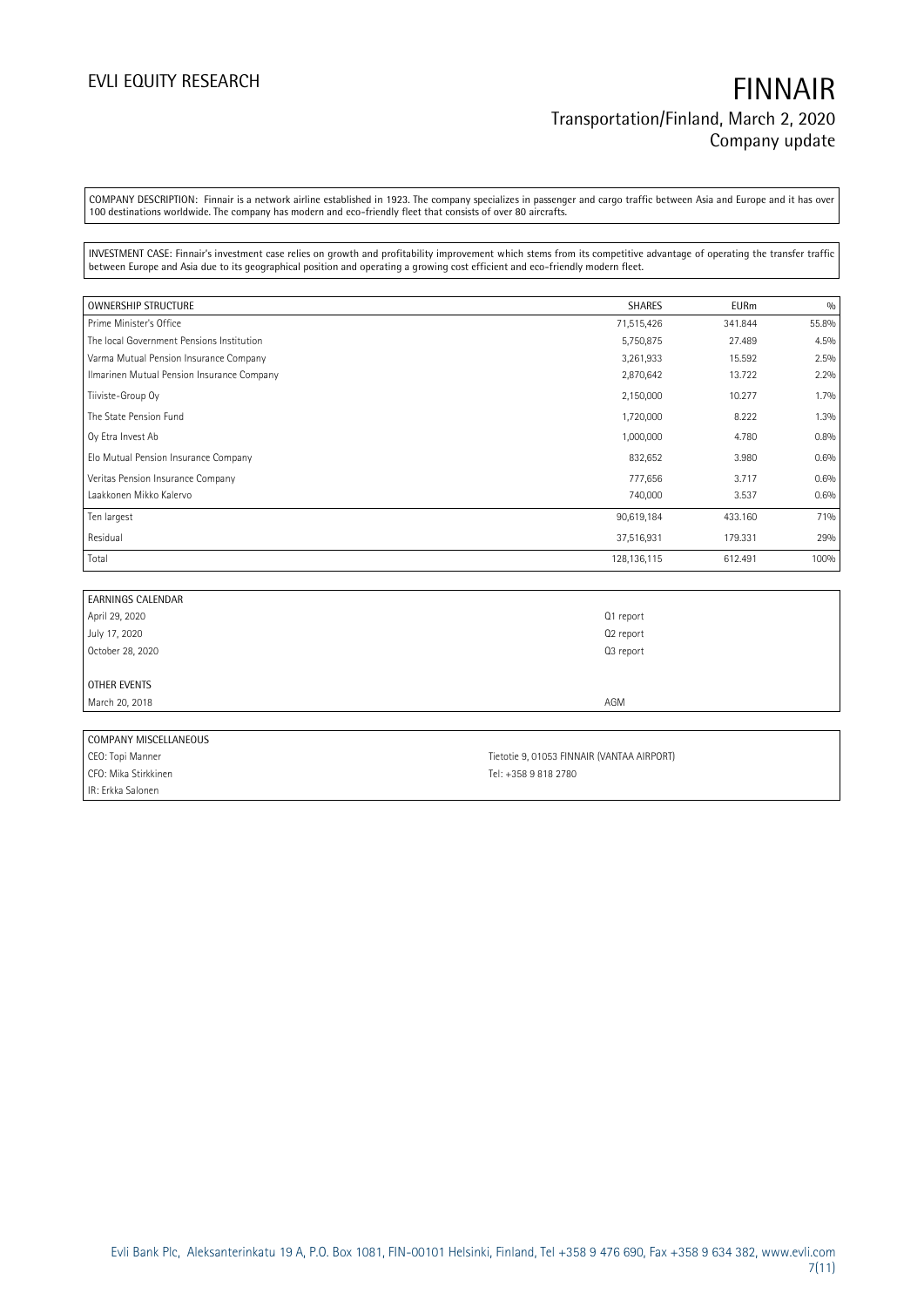DEFINITIONS

| P/E                                                                                                 | EPS                                                                      |
|-----------------------------------------------------------------------------------------------------|--------------------------------------------------------------------------|
|                                                                                                     |                                                                          |
| Price per share                                                                                     | Profit before extraord. items and taxes-income taxes + minority interest |
| Earnings per share                                                                                  | Number of shares                                                         |
| P/BV                                                                                                | <b>DPS</b>                                                               |
|                                                                                                     |                                                                          |
| Price per share                                                                                     | Dividend for the financial period per share                              |
| Shareholders' equity + taxed provisions per share                                                   |                                                                          |
|                                                                                                     |                                                                          |
| Market cap                                                                                          | OCF (Operating cash flow)                                                |
|                                                                                                     |                                                                          |
| Price per share * Number of shares                                                                  | EBITDA - Net financial items - Taxes - Increase in working               |
|                                                                                                     | capital - Cash NRIs ± Other adjustments                                  |
|                                                                                                     |                                                                          |
| EV (Enterprise value)                                                                               | FCF (Free cash flow)                                                     |
|                                                                                                     |                                                                          |
| Market cap + net debt + minority interest at market value -                                         | Operating cash flow - operative CAPEX - acquisitions + divestments       |
| share of associated companies at market value                                                       |                                                                          |
|                                                                                                     |                                                                          |
| EV/Sales                                                                                            | FCF yield, %                                                             |
|                                                                                                     |                                                                          |
| Enterprise value                                                                                    | Free cash flow                                                           |
| <b>Sales</b>                                                                                        | Market cap                                                               |
|                                                                                                     |                                                                          |
| EV/EBITDA                                                                                           | Operative CAPEX/sales                                                    |
| Enterprise value                                                                                    | Capital expenditure - divestments - acquisitions                         |
| Earnings before interest, tax, depreciation and amortization                                        | Sales                                                                    |
|                                                                                                     |                                                                          |
| EV/EBIT                                                                                             | Net working capital                                                      |
|                                                                                                     |                                                                          |
| Enterprise value                                                                                    | Current assets - current liabilities                                     |
| Operating profit                                                                                    |                                                                          |
| Net debt                                                                                            | Capital employed/Share                                                   |
|                                                                                                     |                                                                          |
|                                                                                                     | Total assets - non-interest bearing debt                                 |
| Interest bearing debt - financial assets                                                            | Number of shares                                                         |
|                                                                                                     |                                                                          |
| Total assets                                                                                        | Gearing                                                                  |
| Balance sheet total                                                                                 |                                                                          |
|                                                                                                     | Net debt<br>Equity                                                       |
|                                                                                                     |                                                                          |
| Div yield, %                                                                                        | Debt/Equity, %                                                           |
|                                                                                                     |                                                                          |
| Dividend per share                                                                                  | Interest bearing debt                                                    |
| Price per share                                                                                     | Shareholders' equity $+$ minority interest $+$ taxed provisions          |
|                                                                                                     |                                                                          |
|                                                                                                     |                                                                          |
| Payout ratio, %                                                                                     | Equity ratio, %                                                          |
|                                                                                                     |                                                                          |
| Total dividends<br>Earnings before extraordinary items and taxes - income taxes + minority interest | Shareholders' equity $+$ minority interest $+$ taxed provisions          |
|                                                                                                     | Total assets - interest-free loans                                       |
|                                                                                                     |                                                                          |
| ROCE, %                                                                                             | CAGR, %                                                                  |
|                                                                                                     |                                                                          |
| Profit before extraordinary items + interest expenses+ other financial costs                        |                                                                          |
| Balance sheet total - non-interest bearing debt (average)                                           | Cumulative annual growth rate = Average growth per year                  |
|                                                                                                     |                                                                          |
| ROE, %                                                                                              |                                                                          |
|                                                                                                     |                                                                          |
| Profit before extraordinary items and taxes - income taxes                                          |                                                                          |
| Shareholder's equity + minority interest + taxed provisions (average)                               |                                                                          |
|                                                                                                     |                                                                          |
|                                                                                                     |                                                                          |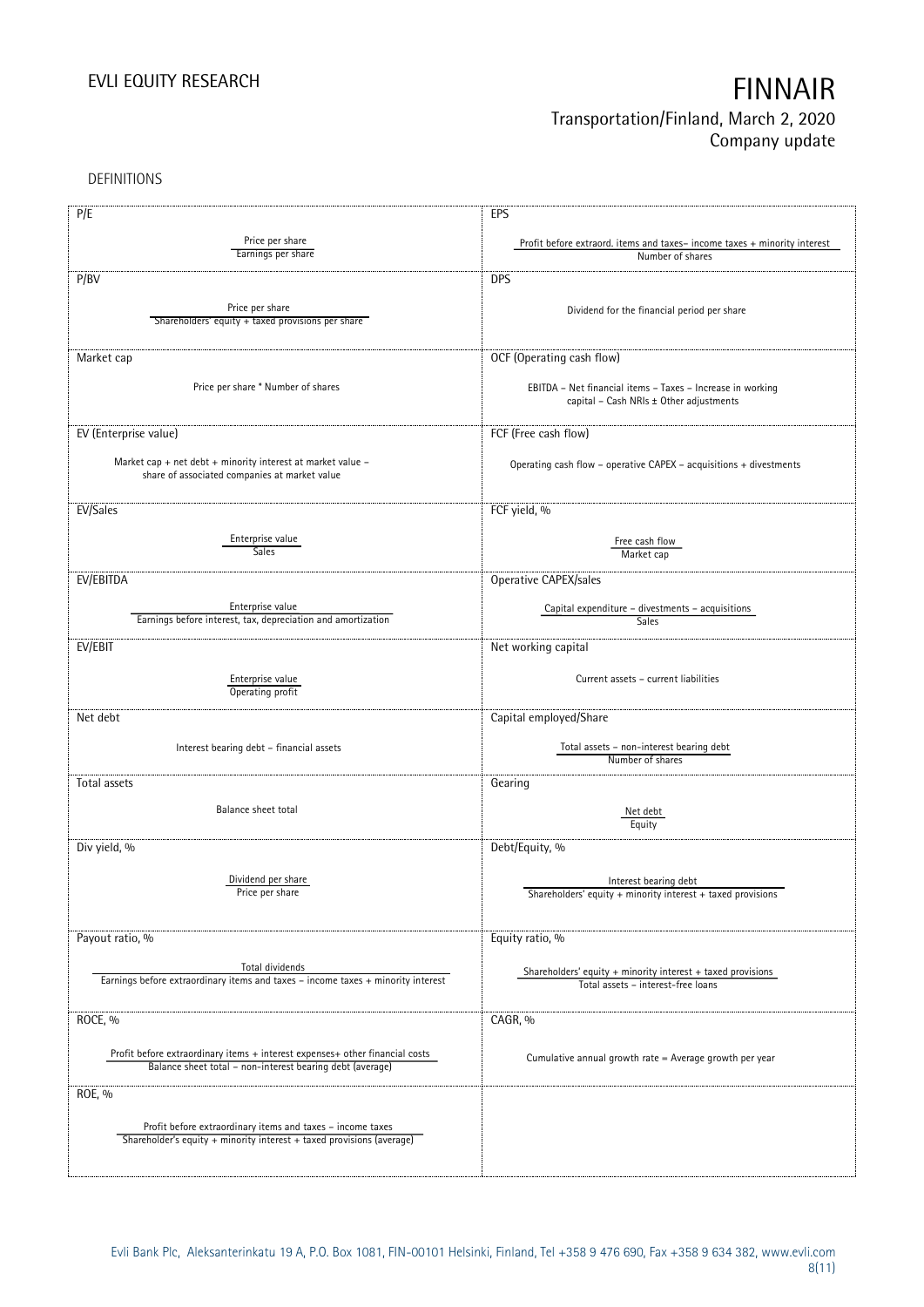### Important Disclosures

Evli Research Partners Plc ("ERP") uses 12-month target prices. Target prices are defined by utilizing analytical techniques based on financial theory including (but not limited to) discounted cash flow analysis and comparative valuation. The selection of valuation methods depends on different circumstances. Target prices may be altered on the basis of new information coming to light in the underlying company or changes in interest rates, changes in foreign exchange rates, other securities prices or market indices or outlook for the aforementioned factors or other factors that may change the conditions of financial markets. Recommendations and changes by analysts are available at [Analysts' recommendations and](https://research.evli.com/JasperAllModels.action?authParam=key;461&authParam=x;G3rNagWrtf7K&authType=3) ratings revisions.

Investment recommendations are defined as follows:

| Target price compared to share price | Recommendation                |
|--------------------------------------|-------------------------------|
| $<-10.96$                            | <b>SELL</b>                   |
| $-10 - (+10)$ %                      | H <sub>O</sub> I <sub>D</sub> |
| $> 10\%$                             | <b>BUY</b>                    |

ERP's investment recommendation of the analyzed company is updated at least 2 timer per year.



The graph above shows the distribution of ERP's recommendations of companies under coverage in 1st of February 2019. If recommendation is not given, it is not mentioned here.

### Name(s) of the analyst(s): Rissanen

This research report has been prepared by Evli Research Partners Plc ("ERP" or "Evli Research"). ERP is a subsidiary of Evli Bank Plc. Production of the investment recommendation has been concluded on [02.03.2020, 8:30]. This report has been published on [02.03.2020, 9:20].

None of the analysts contributing to this report, persons under their guardianship or corporations under their control have a position in the shares of the company or related securities.

The date and time for any price of financial instruments mentioned in the recommendation refer to the previous trading day's closing price(s) unless otherwise stated in the report.

Each analyst responsible for the content of this report assures that the expressed views accurately reflect the personal views of each analyst on the covered companies and securities. Each analyst assures that (s)he has not been, nor are or will be, receiving direct or indirect compensation related to the specific recommendations or views contained in this report.

Companies in the Evli Group, affiliates or staff of companies in the Evli Group, may perform services for, solicit business from, hold long or short positions in, or otherwise be interested in the investments (including derivatives) of any company mentioned in the publication or report.

Neither ERP nor any company within the Evli Group have managed or co-managed a public offering of the company's securities during the last 12 months prior to, received compensation for investment banking services from the company during the last 12 months prior to the publication of the research report.

ERP has signed an agreement with the issuer of the financial instruments mentioned in the recommendation, which includes production of research reports. This assignment has a limited economic and financial impact on ERP and/or Evli. Under the assignment ERP performs services including, but not limited to, arranging investor meetings or –events, investor relations communication advisory and production of research material.

ERP or another company within the Evli Group does not have an agreement with the company to perform market making or liquidity providing services. months prior to, received compensation for investment banking services from the company during the last 12 months prior to the publication of the. For the prevention and avoidance of conflicts of interests with respect to this report, there is an information barrier (Chinese wall) between Investment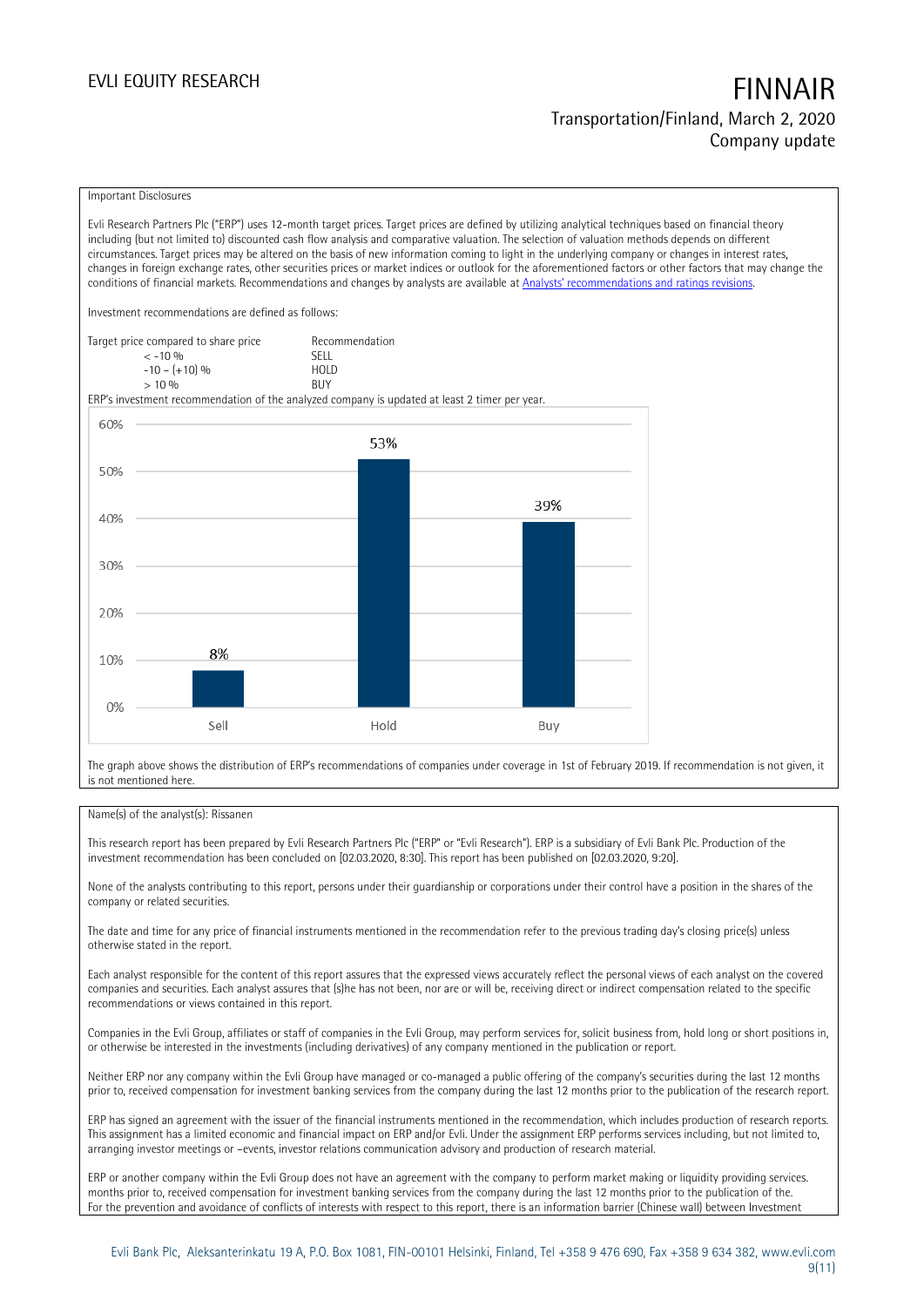Research and Corporate Finance units concerning unpublished investment banking services to the company. The remuneration of the analyst(s) is not tied directly or indirectly to investment banking transactions or other services performed by Evli Bank Plc or any company within Evli Group.

This report has not been disclosed to the company prior to its dissemination.

This report is provided and intended for informational purposes only and may not be used or considered under any circumstances as an offer to sell or buy any securities or as advice to trade any securities.

This report is based on sources ERP considers to be correct and reliable. The sources include information providers Reuters and Bloomberg, stock-exchange releases from the companies and other company news, Statistics Finland and articles in newspapers and magazines. However, ERP does not guarantee the materialization, correctness, accuracy or completeness of the information, opinions, estimates or forecasts expressed or implied in the report. In addition, circumstantial changes may have an influence on opinions and estimates presented in this report. The opinions and estimates presented are valid at the moment of their publication and they can be changed without a separate announcement. Neither ERP nor any company within the Evli Group are responsible for amending, correcting or updating any information, opinions or estimates contained in this report. Neither ERP nor any company within the Evli Group will compensate any direct or consequential loss caused by or derived from the use of the information represented in this publication.

All information published in this report is for the original recipient's private and internal use only. ERP reserves all rights to the report. No part of this publication may be reproduced or transmitted in any form or by any means, electronic, mechanical, photocopying, recording or otherwise, or stored in any retrieval system of any nature, without the written permission of ERP.

This report or its copy may not be published or distributed in Australia, Canada, Hong Kong, Japan, New Zealand, Singapore or South Africa. The publication or distribution of this report in certain other jurisdictions may also be restricted by law. Persons into whose possession this report comes are required to inform themselves about and to observe any such restrictions.

Evli Bank Plc is not registered as a broker-dealer with the U. S. Securities and Exchange Commission ("SEC"), and it and its analysts are not subject to SEC rules on securities analysts' certification as to the currency of their views reflected in the research report. Evli Bank is not a member of the Financial Industry Regulatory Authority ("FINRA"). It and its securities analysts are not subject to FINRA's rules on Communications with the Public and Research Analysts and Research Reports and the attendant requirements for fairness, balance and disclosure of potential conflicts of interest. This research report is only being offered in U.S. by Auerbach Grayson & Company, LLC (Auerbach Grayson) to Major U.S. Institutional Investors and is not available to, and should not be used by, any U.S. person or entity that is not a Major U.S. Institutional Investor. Auerbach Grayson is a broker-dealer registered with the U.S. Securities and Exchange Commission and is a member of the FINRA. U.S. entities seeking more information about any of the issuers or securities discussed in this report should contact Auerbach Grayson. The securities of non-U.S. issuers may not be registered with or subject to SEC reporting and other requirements.

ERP is not a supervised entity but its parent company Evli Bank Plc is supervised by the Finnish Financial Supervision Authority.